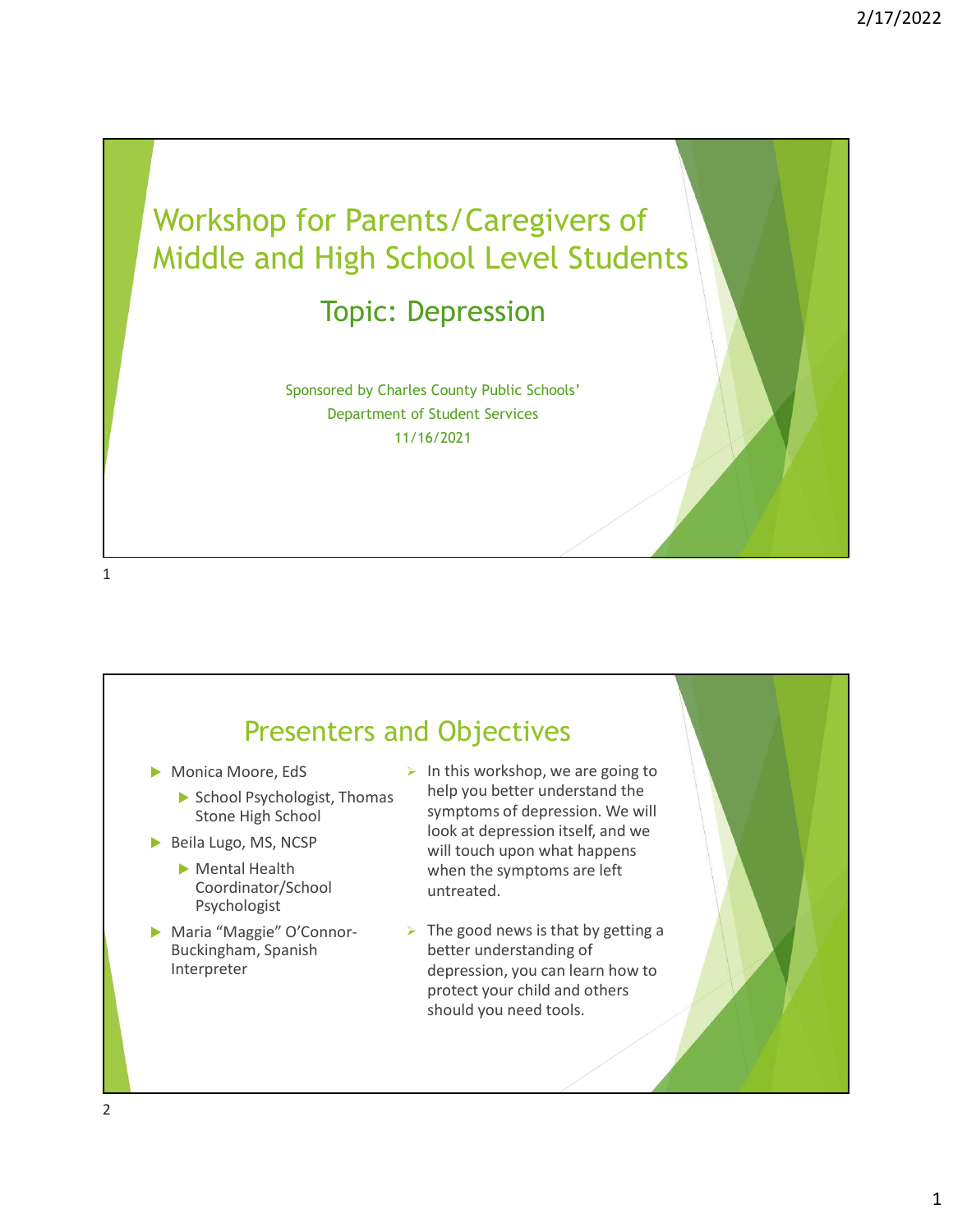#### Depression

- $\triangleright$  Being a tween, teen and/or young adult can be hard.
- $\triangleright$  Life throws many curve balls, some of which can be very challenging.
- Some of those curveballs can trigger a response that isn't easy to shake off.
- $\triangleright$  When life feels heavy and it is hard to smile, you may be experiencing symptoms of depression. A symptom is sign that something bigger MAY be going on.

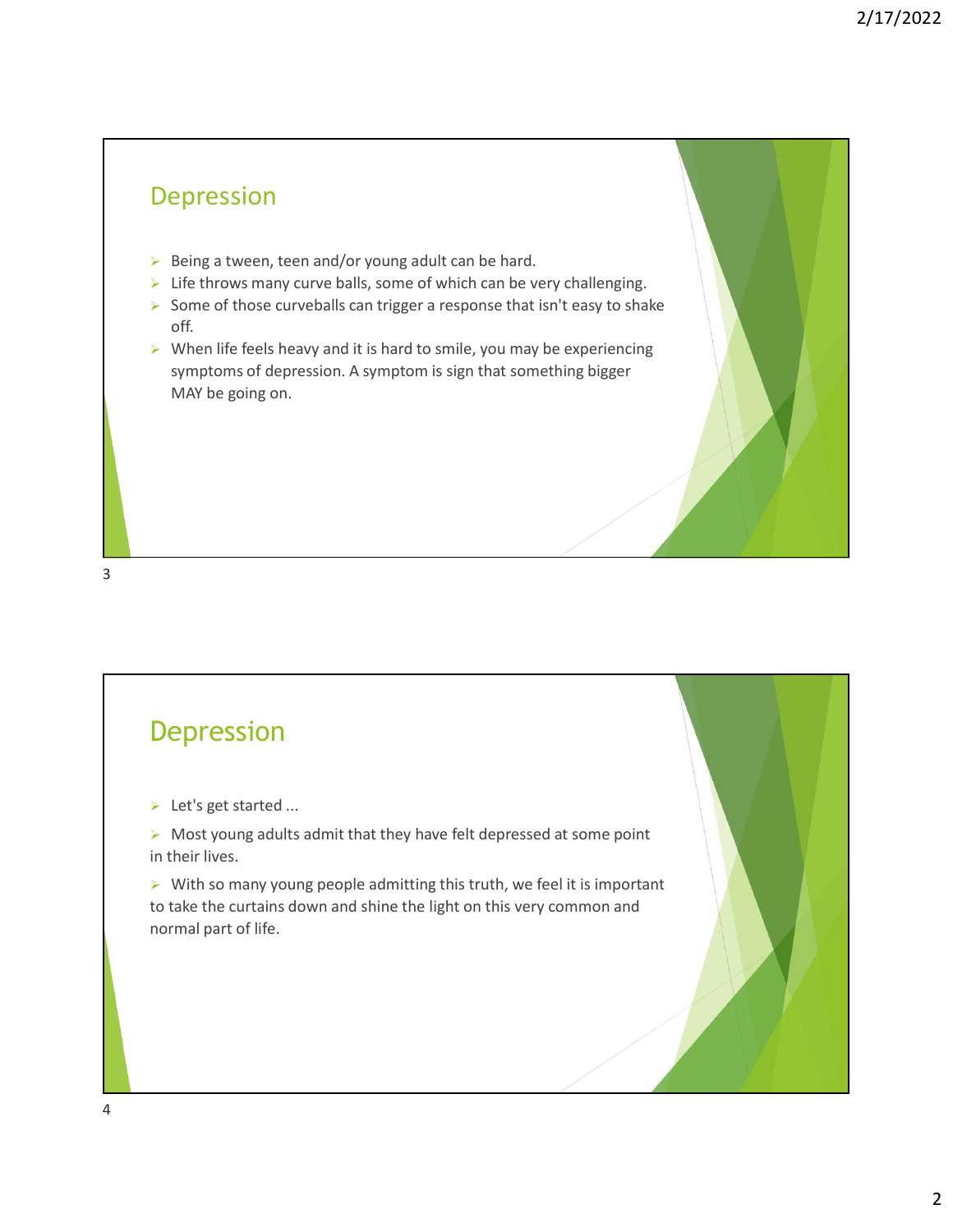# If at any time you or your child needs support, please feel free to do any of the following: If at any time you or your child needs support,<br>
please feel free to do any of the following:<br>
> Text the word HEAL to 741741 for the Crisis Text Line.<br>
> This resource works to deescalate, redirect, and dentify help-seeki

Text the word HEAL to 741741 for the Crisis Text Line.

 $\triangleright$  This resource works to deescalate, redirect, and identify help-seeking behaviors in a crisis. They do not immediately reach out to a crisis response team.

- $\triangleright$  Call a hotline:
- ▶ National Youth Crisis Hotline: 1-800-448-4663

Substance Abuse and Mental Health Services Administration (SAMHSA): 1-800-662-HELP (4357)

- 
- National Suicide Prevention Lifeline: 1-800-273-TALK (8255)
- $\triangleright$  The Trevor Lifeline: 1-866-488-7386, supports for LGBTQ+ youth

 $\triangleright$  These resources work to deescalate, redirect, and identify help-seeking behaviors in a crisis. They do not immediately reach out to a crisis response team.



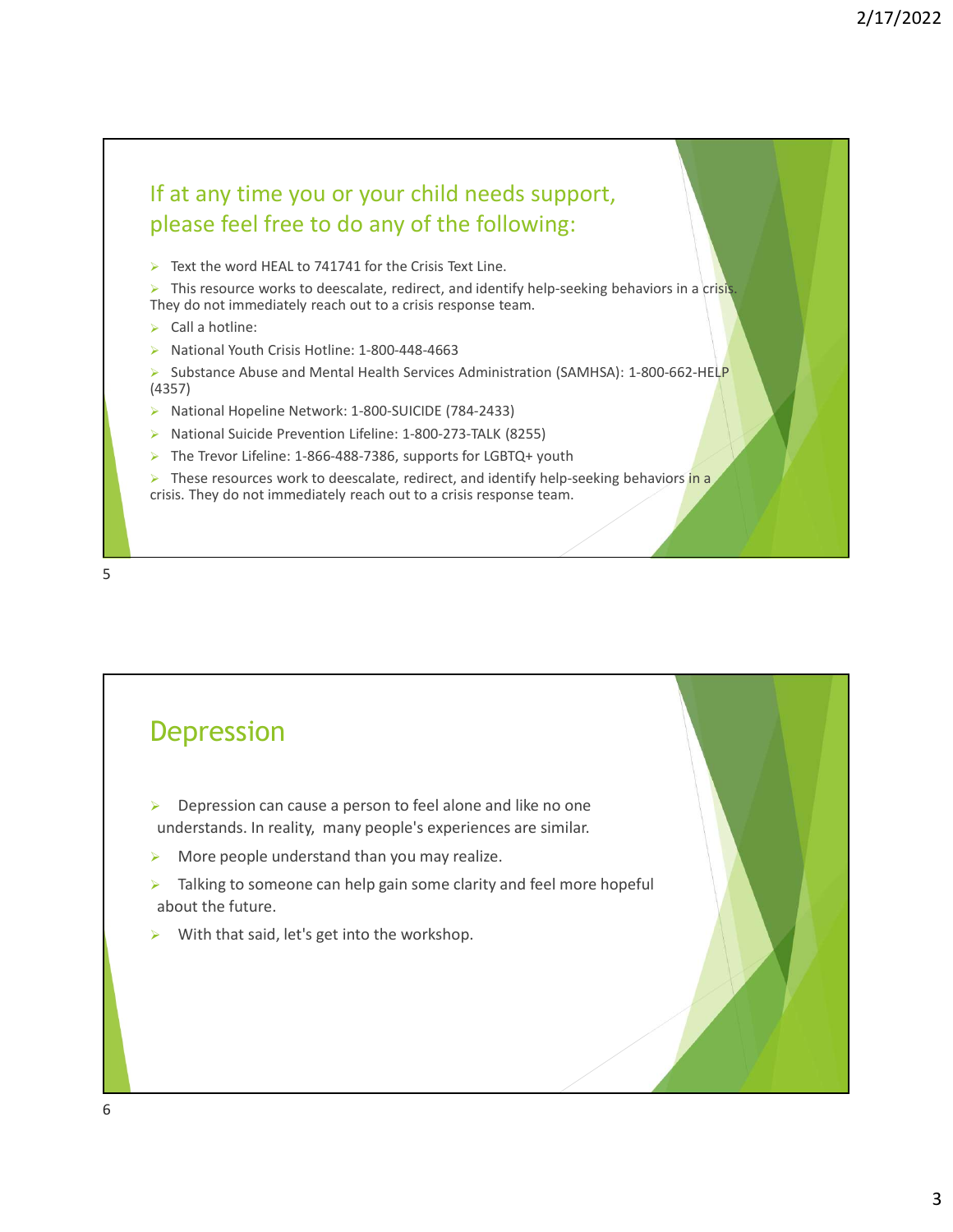# Depression ▶ Defining Things  $\triangleright$  To make sure we are all on the same page, let's define our topic ...

7

#### How would you define depression?

Depression is:

- $\triangleright$  Feeling a loss of interest, intense sadness, or like you can't feel joy for an extended period of time.
- $\triangleright$  People who are depressed know that something deep down is very wrong.
- $\triangleright$  Depression is a medical illness. To be diagnosed with depression, one must meet certain criteria and have a professional make that call.
- $\triangleright$  Depression is much more than feeling sad.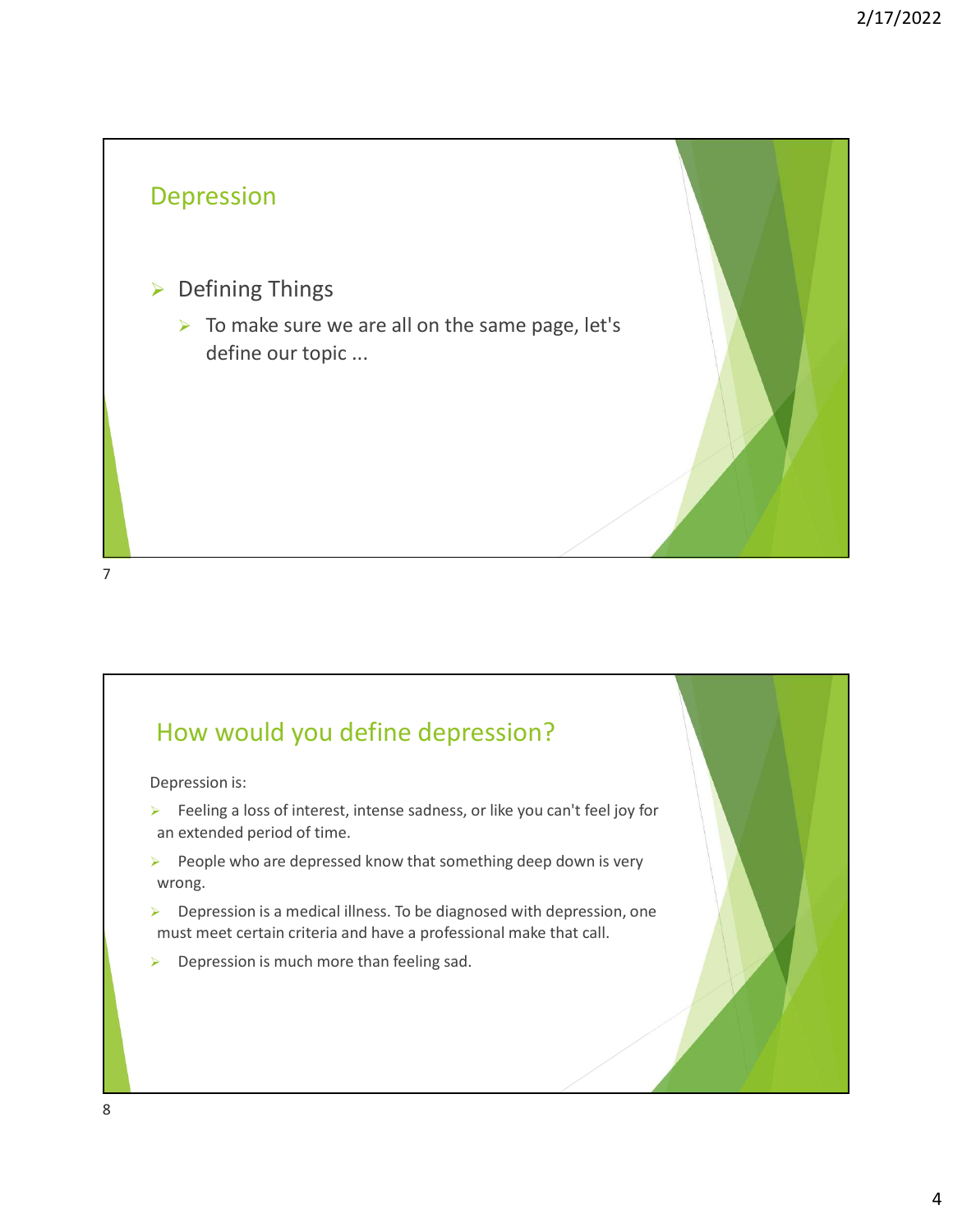



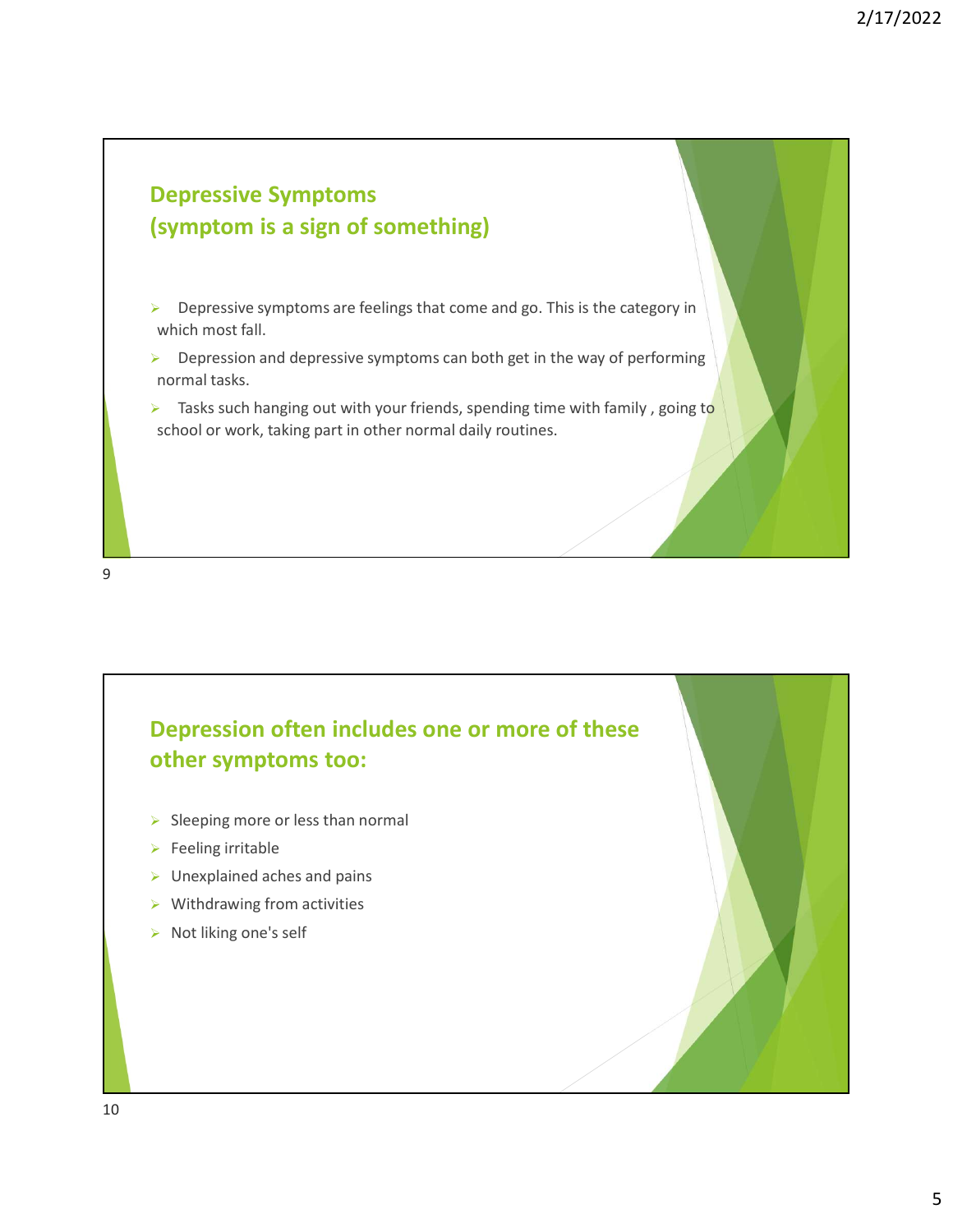

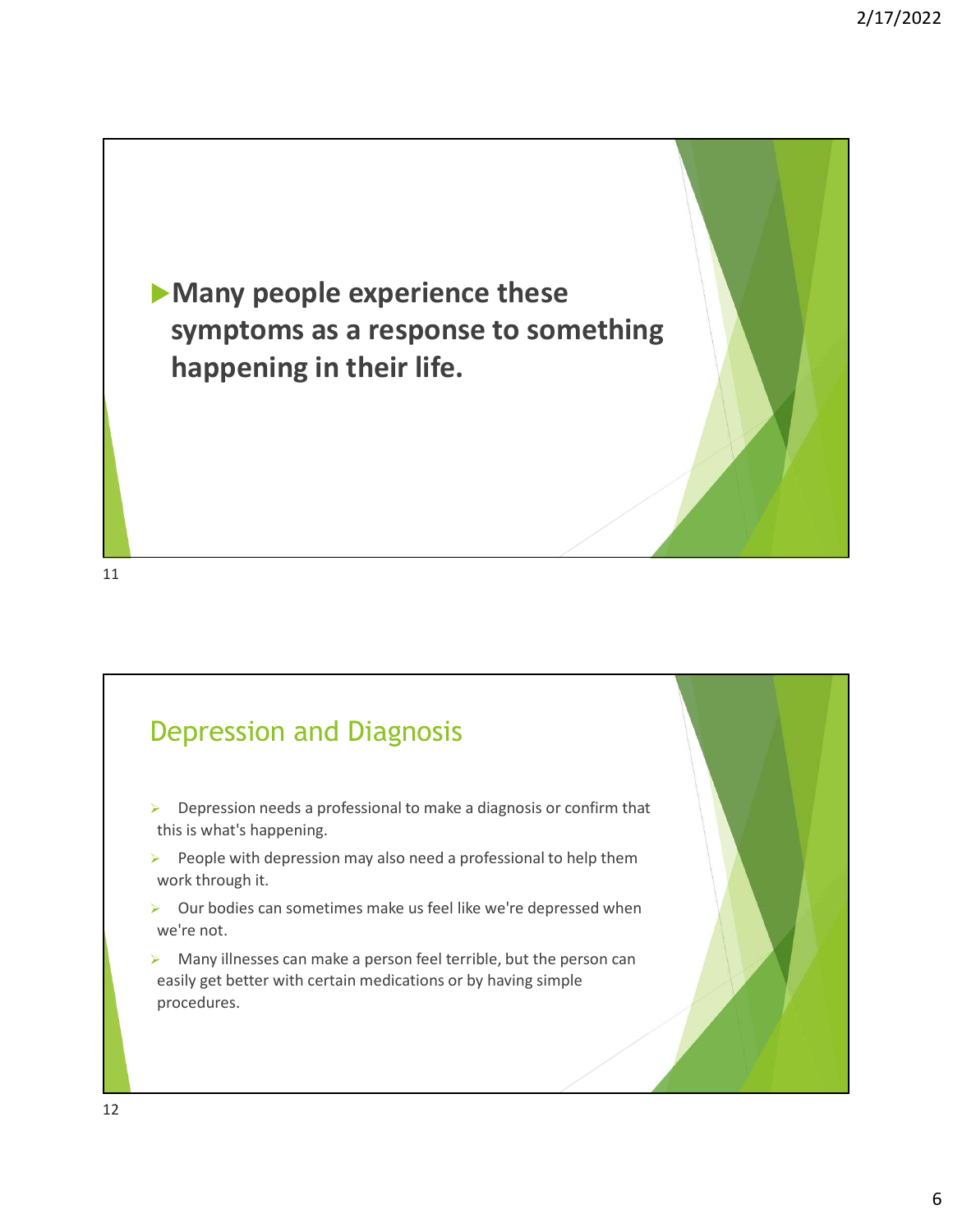



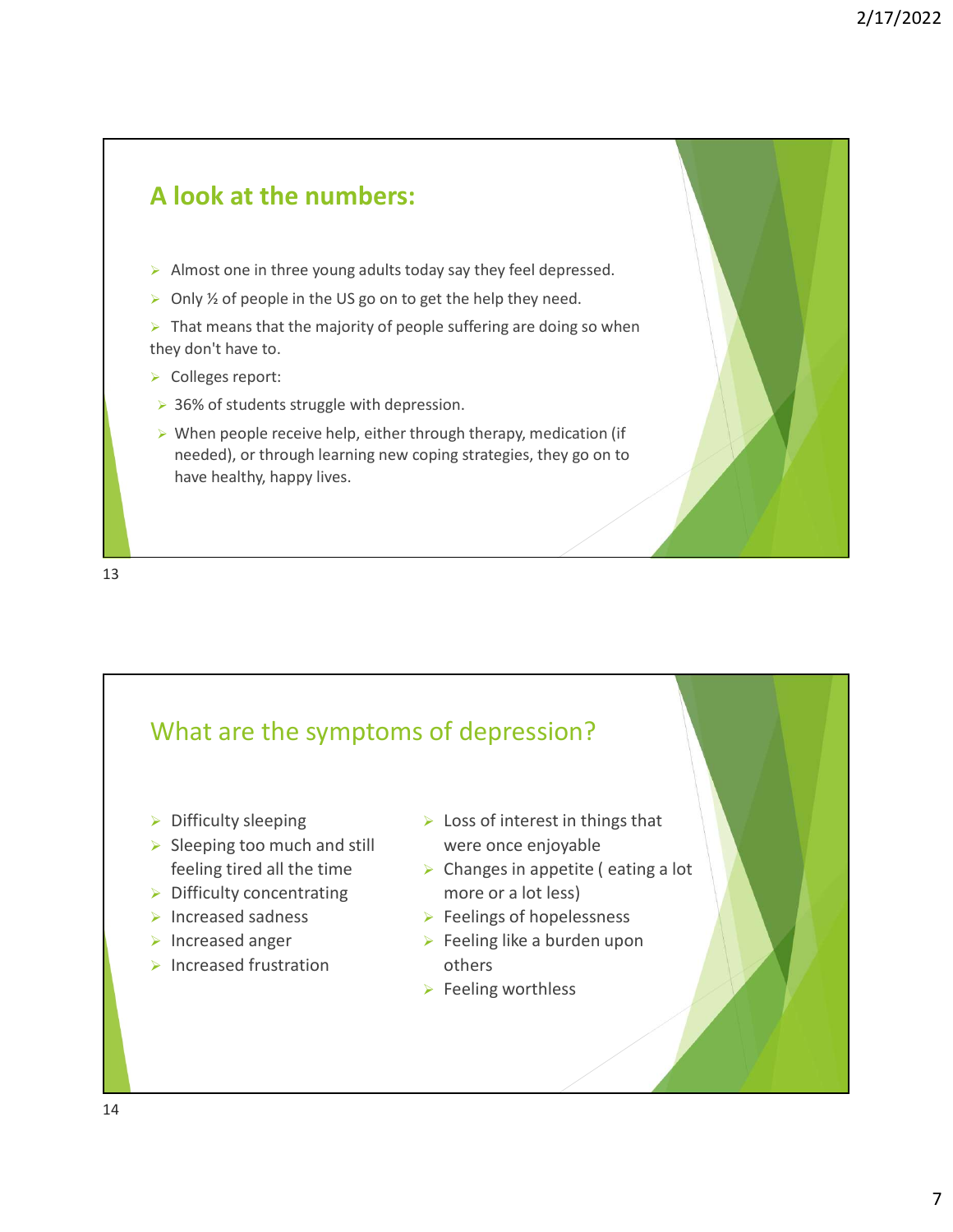## depression.

2/17/2022<br>
Let's take a look at a real life example of<br>
depression.<br>
Andre was excited about graduation and had a job lined up. He described life as<br>
"Good. No problems." As the summer continued however, Andre began to fee Andre was excited about graduation and had a job lined up. He described life as "Good. No problems." As the summer continued however, Andre began to feel more and more down "for no reason." His new boss called him to get his schedule set for work. Even though Andre had been excited about his job, he suddenly didn't have any interest in starting. Andre ignored the calls from his boss. He had worked so hard and had been very excited to take his next step. Instead, he stayed in his room and let his first week of work roll on by. His parents could see something was wrong, and they allowed him to stay home for Let's take a look at a real life example of<br>depression.<br>Andre was excited about graduation and had a job lined up. He described life as<br>"Good. No problems." As the summer continued however, Andre began to feel<br>summer and m get help. Andre's friends, his family, and even his high school coach tried to motivate Andre to get help. He refused.

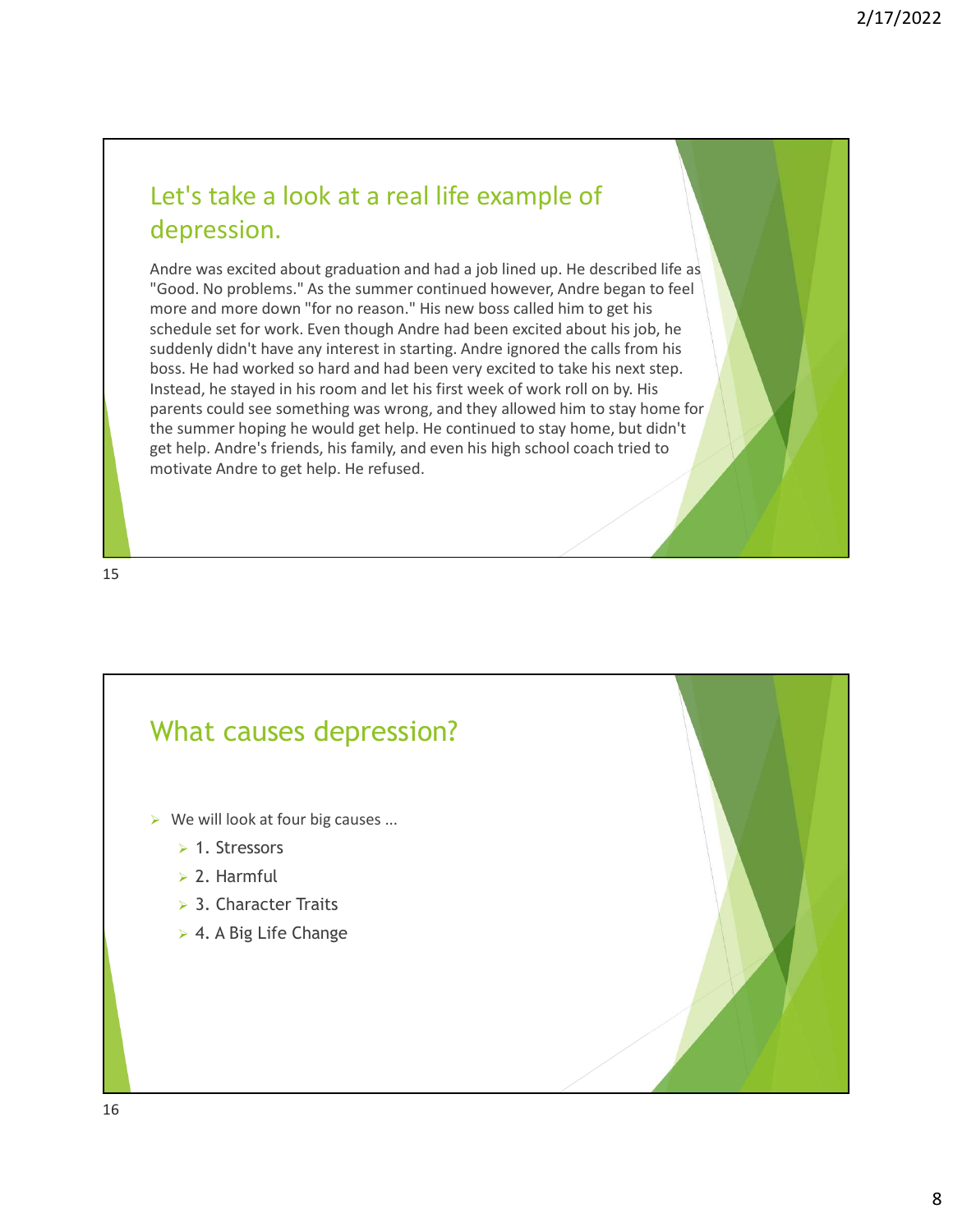#### **Stressors**

- Stressors: Things, people, or situations that cause stress.
- $\triangleright$  Everyone has different stressors in their life.
- $\triangleright$  The biggest stressor in causing depression though, is stress that comes from relationships.
- > These are also known as "interpersonal stressors."
- $\triangleright$  These stressors can happen at home, or they can happen with peers.
- $\triangleright$  Losing a relationship or having conflict or tension in a relationship can cause interpersonal stress.

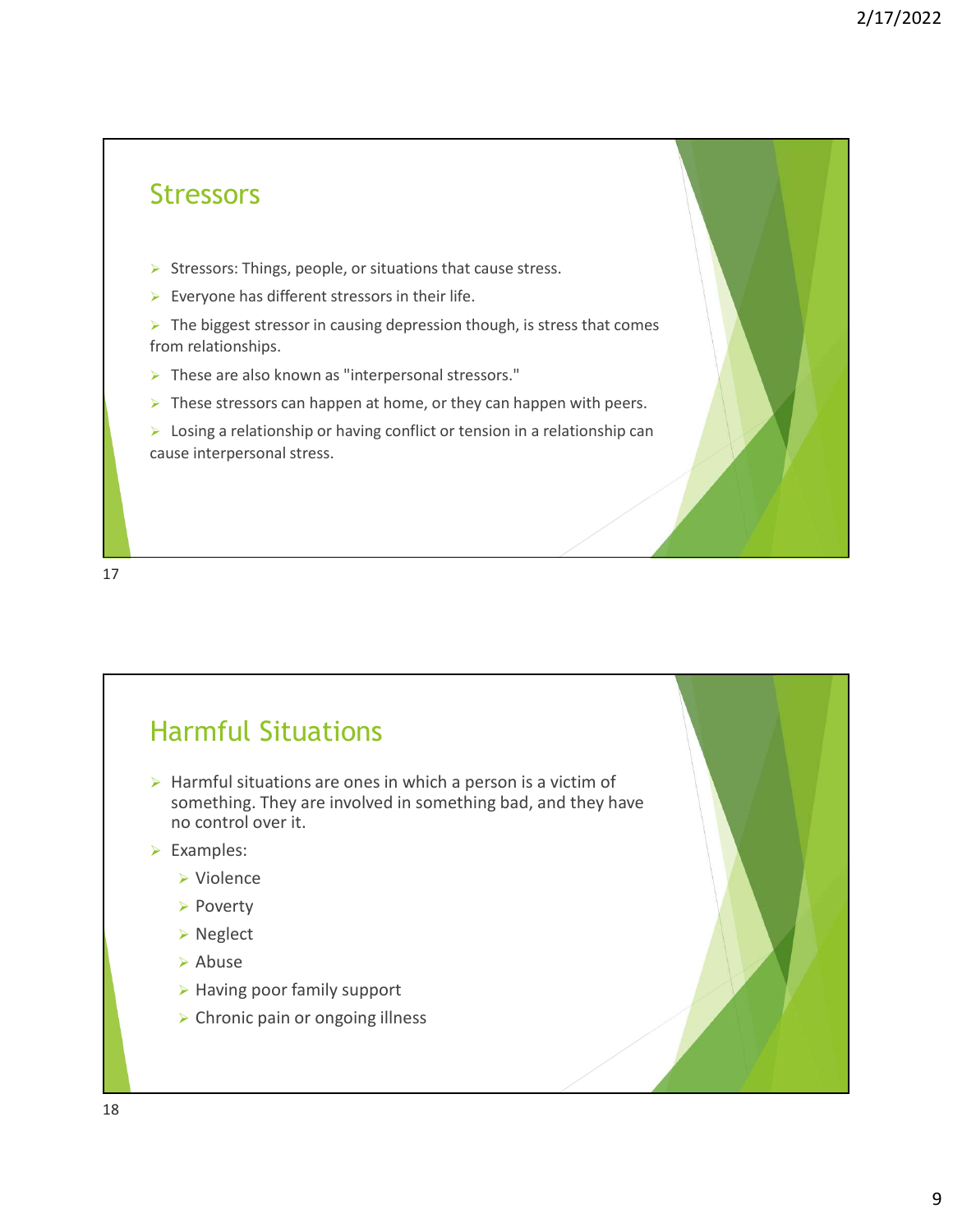#### Character Traits

- $\triangleright$  Character traits is how a person feels about themselves and how they handle challenges
- Examples:
	- **Low self esteem**
	- $\triangleright$  Inability to manage moods
	- $\triangleright$  Negative thinking
	- **Low body image**
	- $\triangleright$  Low social supports
	- $\triangleright$  Negative social supports

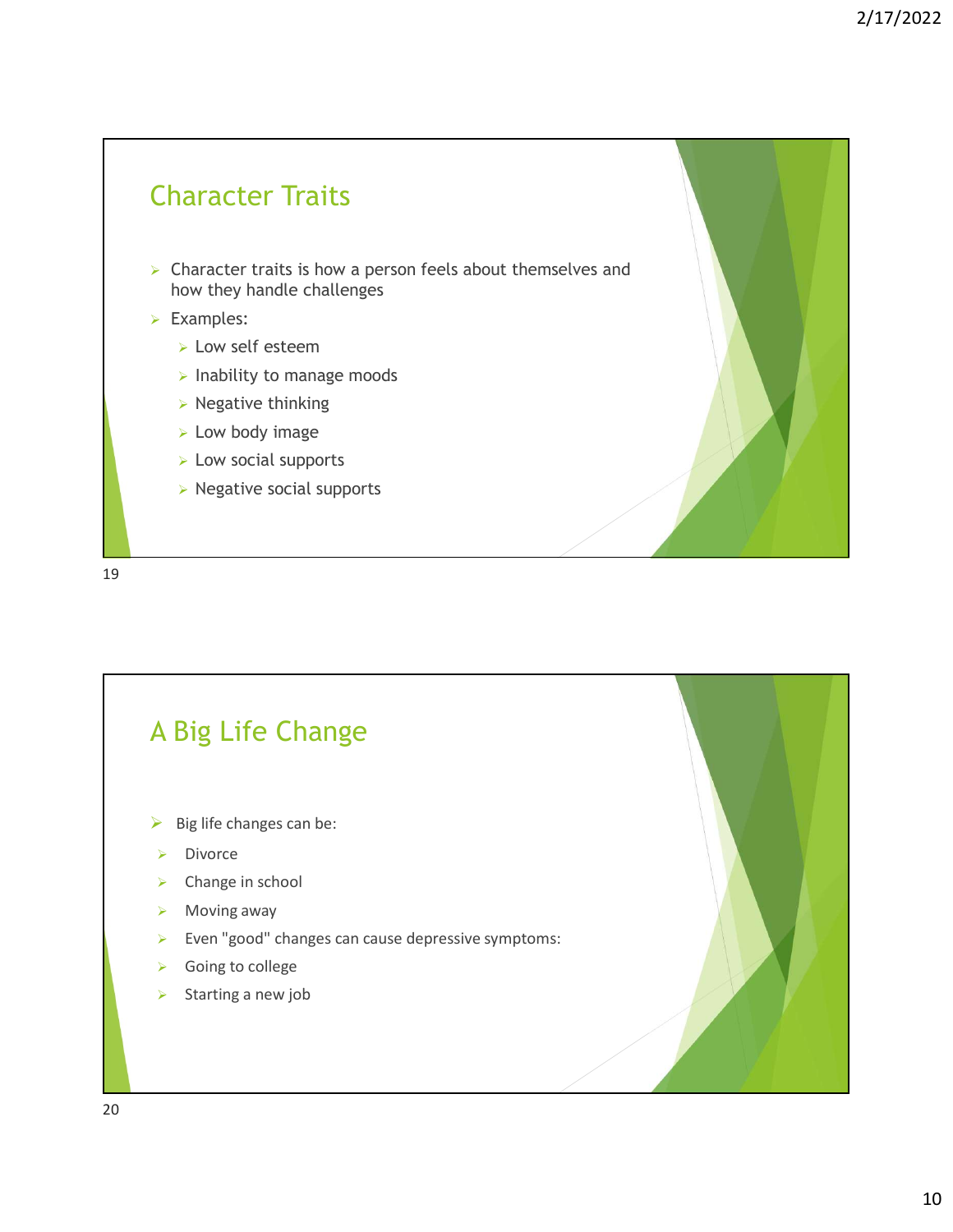

21

#### Every person is different.

depression. Having many factors does NOT mean he/she will go on to develop depression.

- $\triangleright$  Every person is different.
- Some people will, some won't.
- $\triangleright$  The truth is anyone can be affected.
- $\triangleright$  Depression is not the result of being weak or damaged. It is the result of being human.
- $\triangleright$  Combating depression and dealing with stressors is possible.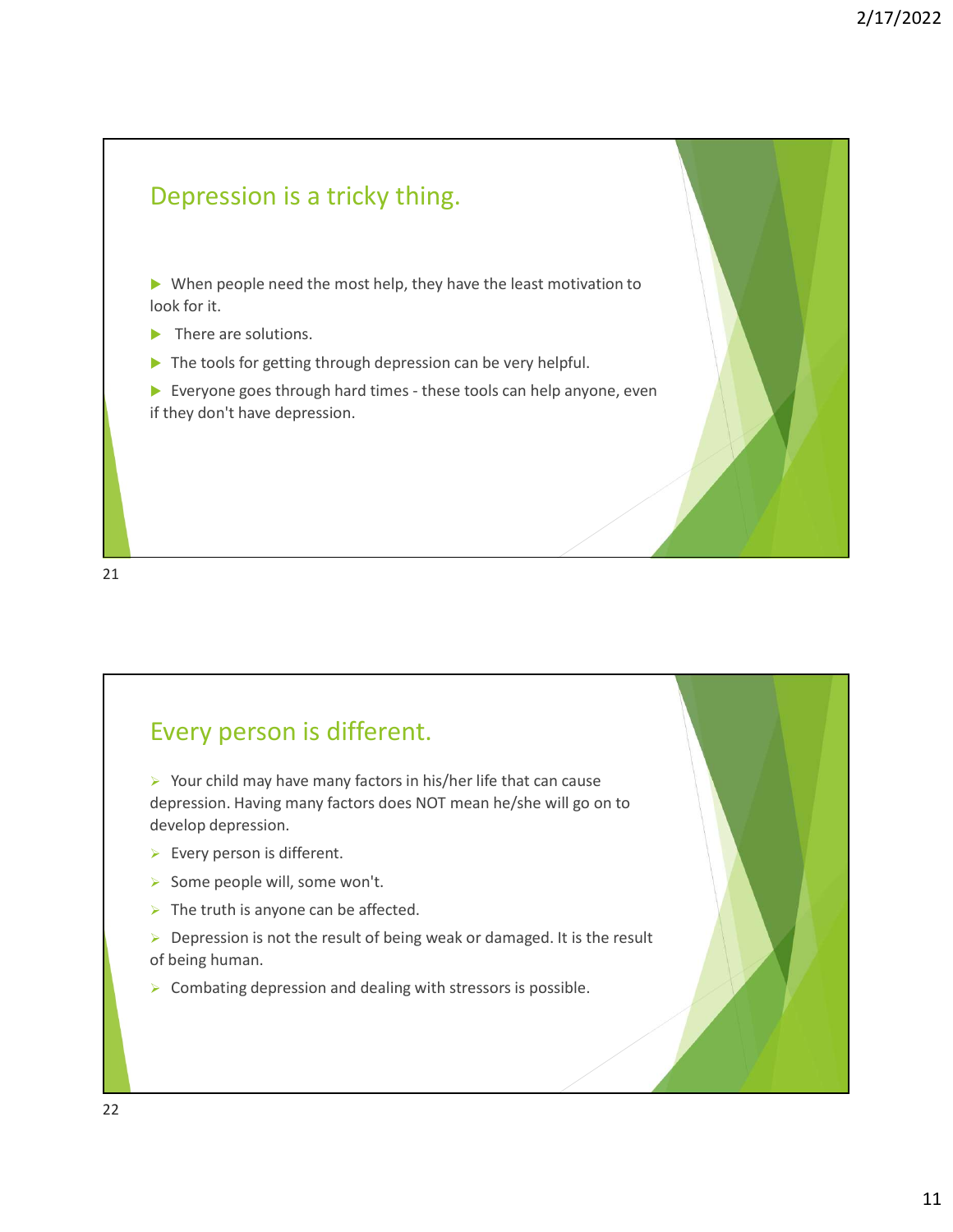### Body-Feelings Connection  $\triangleright$  The body reacts to our feelings before our minds even know what's going on  $\triangleright$  When we feel intense emotions, our bodies send signals.  $\triangleright$  Teaching individuals to observe those signals is important.  $\triangleright$  Holding onto them is not. Diya's story

23

### The Science Behind Depression It's important to know that this is REAL, and that you can make changes!  $\triangleright$  We tend to think about emotions (feelings) as coming from our "hearts." But while depression may feel like "just" emotions, a lot of what's going on is actually physical (happening in the body). It's also happening in the physical brain.  $\triangleright$  Depression is not just feelings. The Science Behind Depression<br>  $\triangleright$  It's important to know that this is REAL, and that you can make<br>
thanges!<br>  $\triangleright$  We tend to think about emotions (feelings) as coming from our<br>
"hearts." But while depression may fee depression. **Example 18 Scrience Behind Depression**<br>
Sumportant to know that this is REAL, and that you can make<br>
rats." But while depression may feel like "just" emotions, a lot of<br>
of the series in the depression may feel like "just **Example 12**<br>
Sumportant to know that this is REAL, and that you can make<br>
mages!<br>
We tend to think about emotions (feelings) as coming from our<br>
strs. "But while deepersion may feel like "just" emotions, a lot of<br>
It's go **Example 12**<br>
Simportant to know that this is REAL, and that you can make<br>
Signip on the studied term of the studied may be a studied with the specifical (happening in the body).<br>
Signip on is actually physical (happening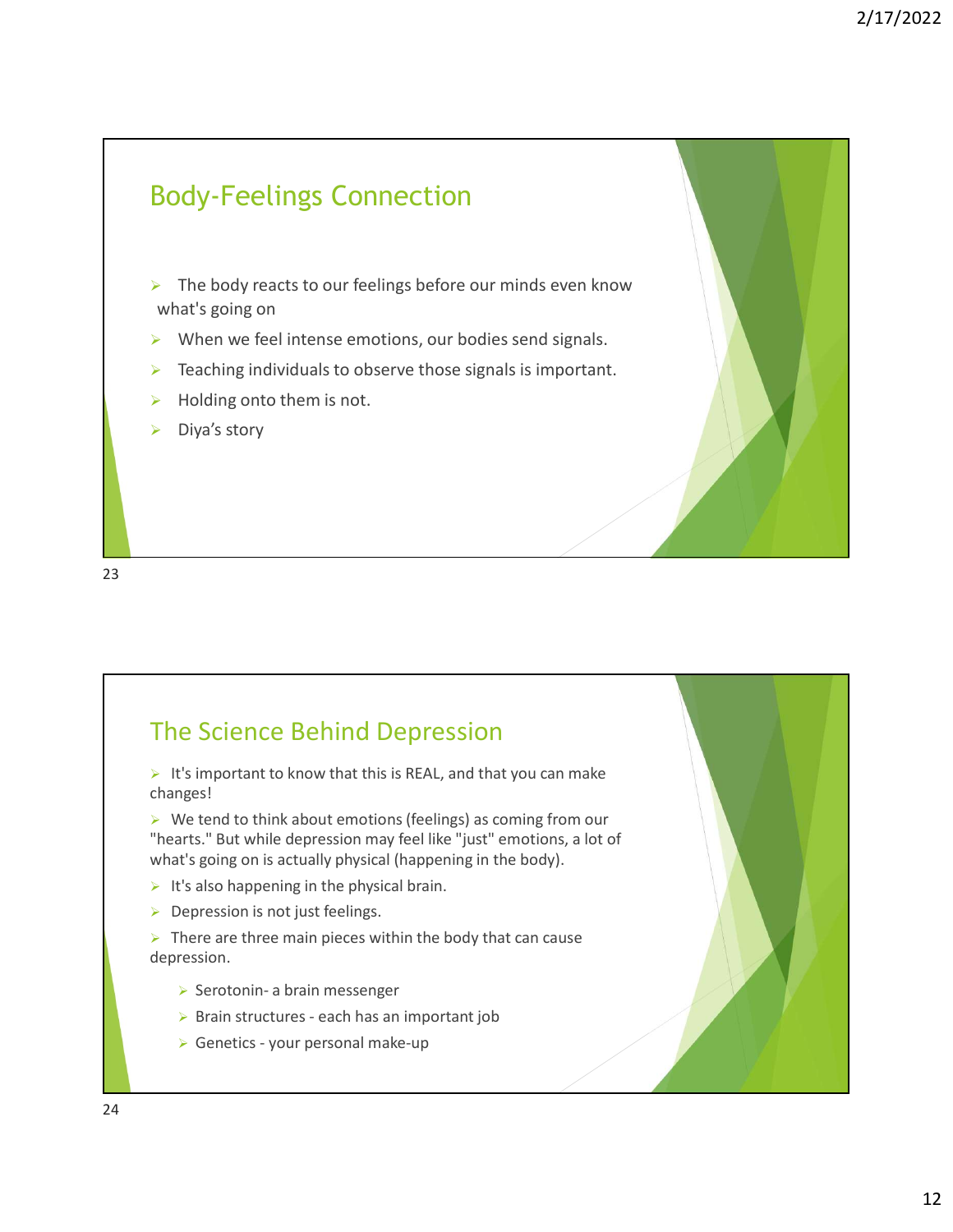#### Serotonin

Serotonin "ser-oh-tone-in" is the "feel good" chemical in your brain. It helps send messages to different parts of the brain and keeps your moods in check.

You are born with serotonin, and your body continues to make it throughout your life.

When serotonin levels are low, the brain can't balance your moods

 $\blacktriangleright$  This can result in depression.

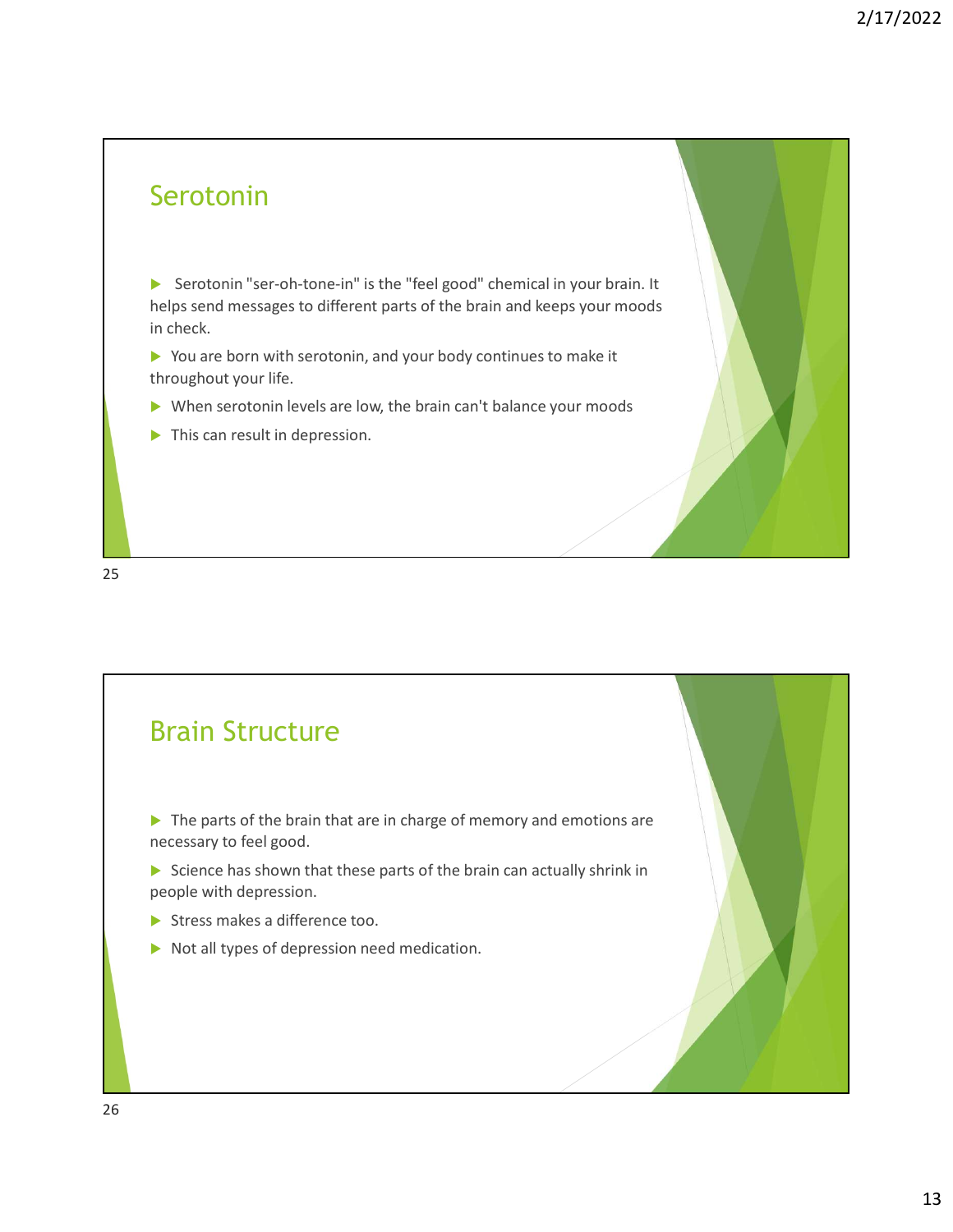

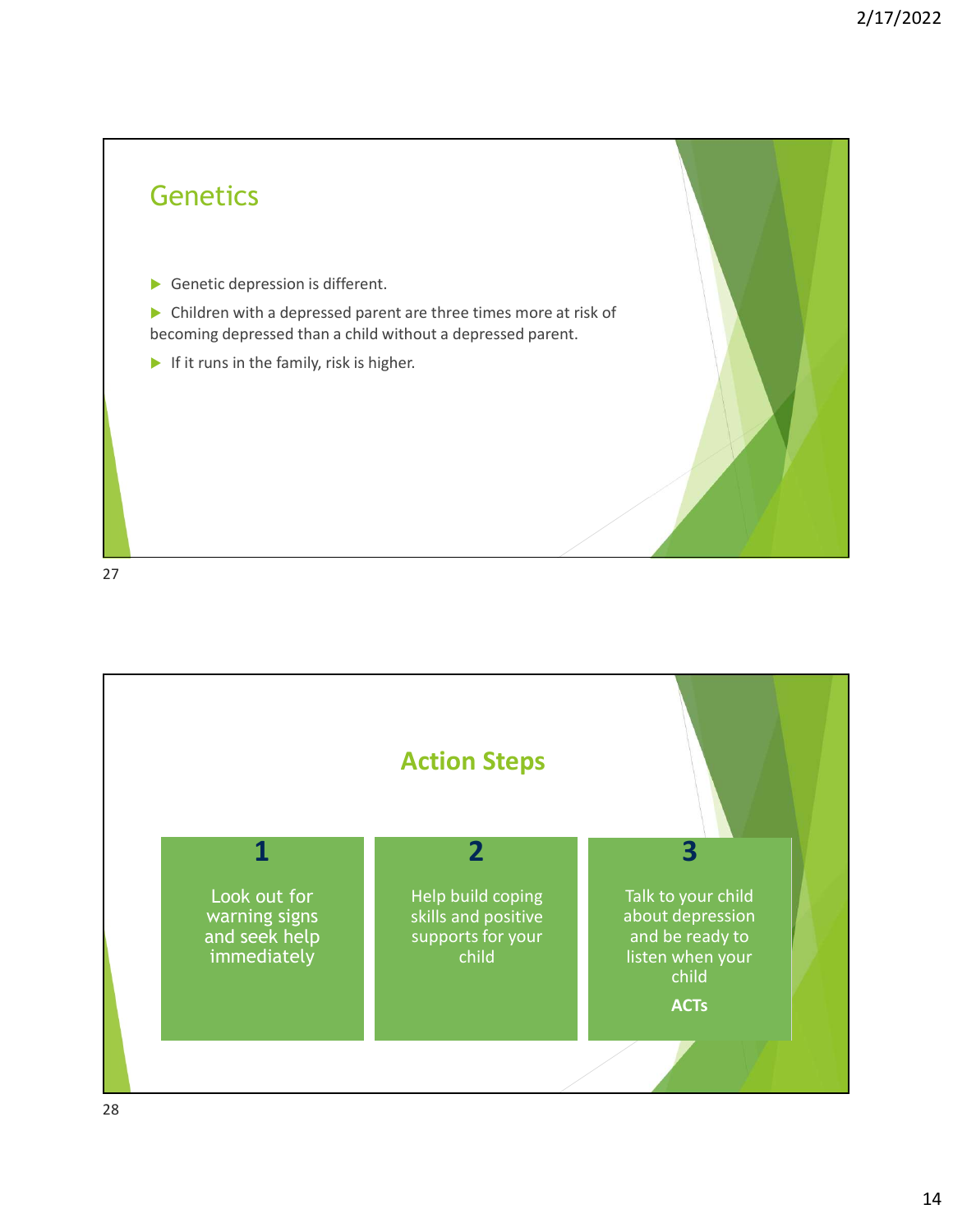

- $\triangleright$  Most students state that they didn't want to tell anyone how they felt for fear of being judged.
- $\triangleright$  Others state that they hoped it would "just go away."
- $\triangleright$  Some students said that they felt so hopeless that they thought telling someone would only make things worse.

29

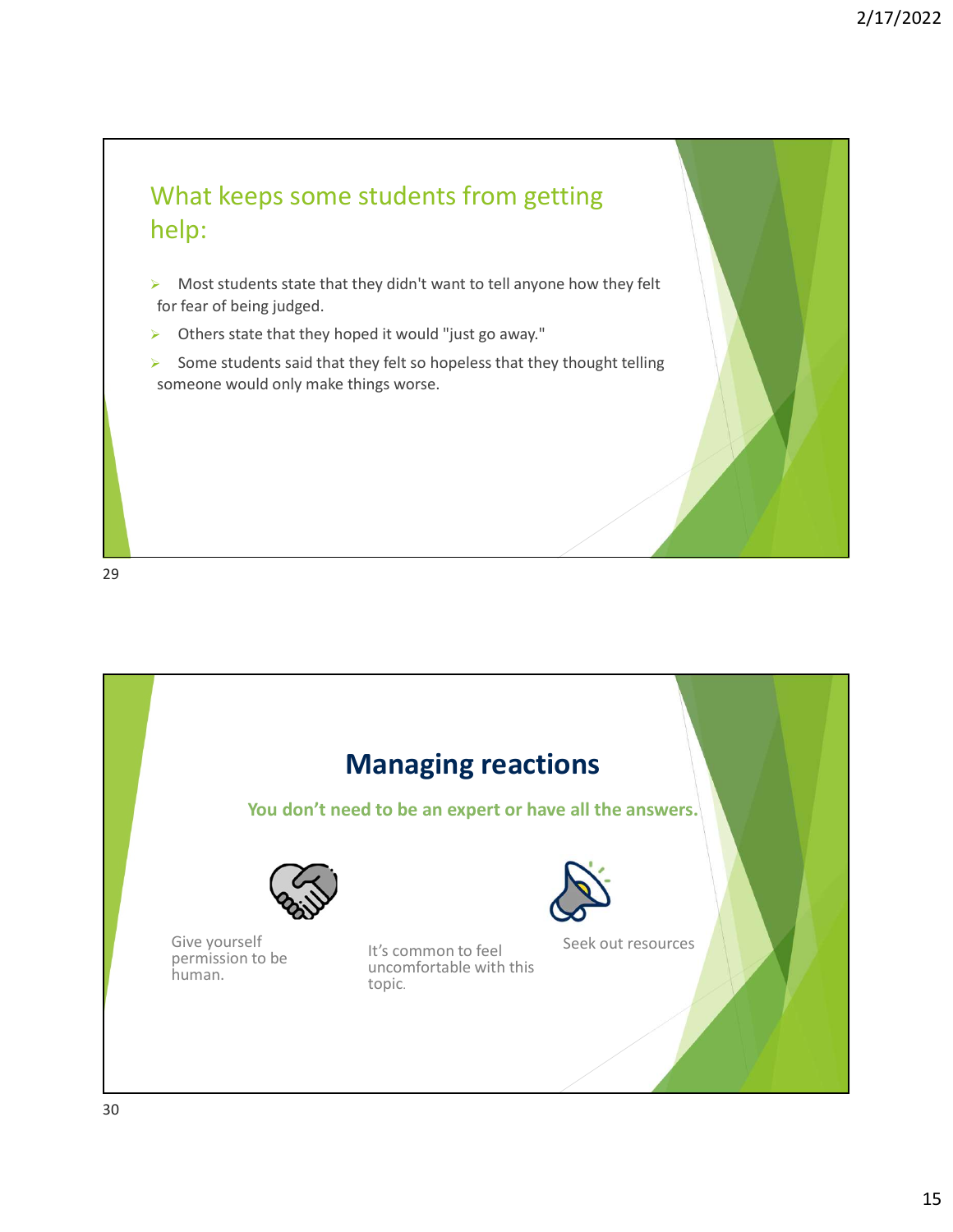

31

#### Tips for getting your child to talk

- Child-led family meetings; let your child set the agenda
- Playing a game; this makes young people more comfortable talking about a difficult topic
- If the subject comes up in a movie or TV show, have a discussion about it
- Out for a walk; the relaxed atmosphere can make it easier for some children to open up and the contract of the contract of the contract of the contract of the contract of the contract of the contract of the contract of the contract of the contract of the contract of the contract of the contract of the con Tips for getting your child to talk<br>
Schild-led family meetings; let your child set the agenda<br>
Playing a game; this makes young people more comfortable talking about a difficult<br>
Spice<br>
Supplementary the subject comes up
- Taking a drive; sometimes it's easier to talk about difficult topics without eye contact
- instead of one big talk
- Enlist other trusted adults; sometimes a grandparent or trusted aunt/uncle can break through when parents have been shut out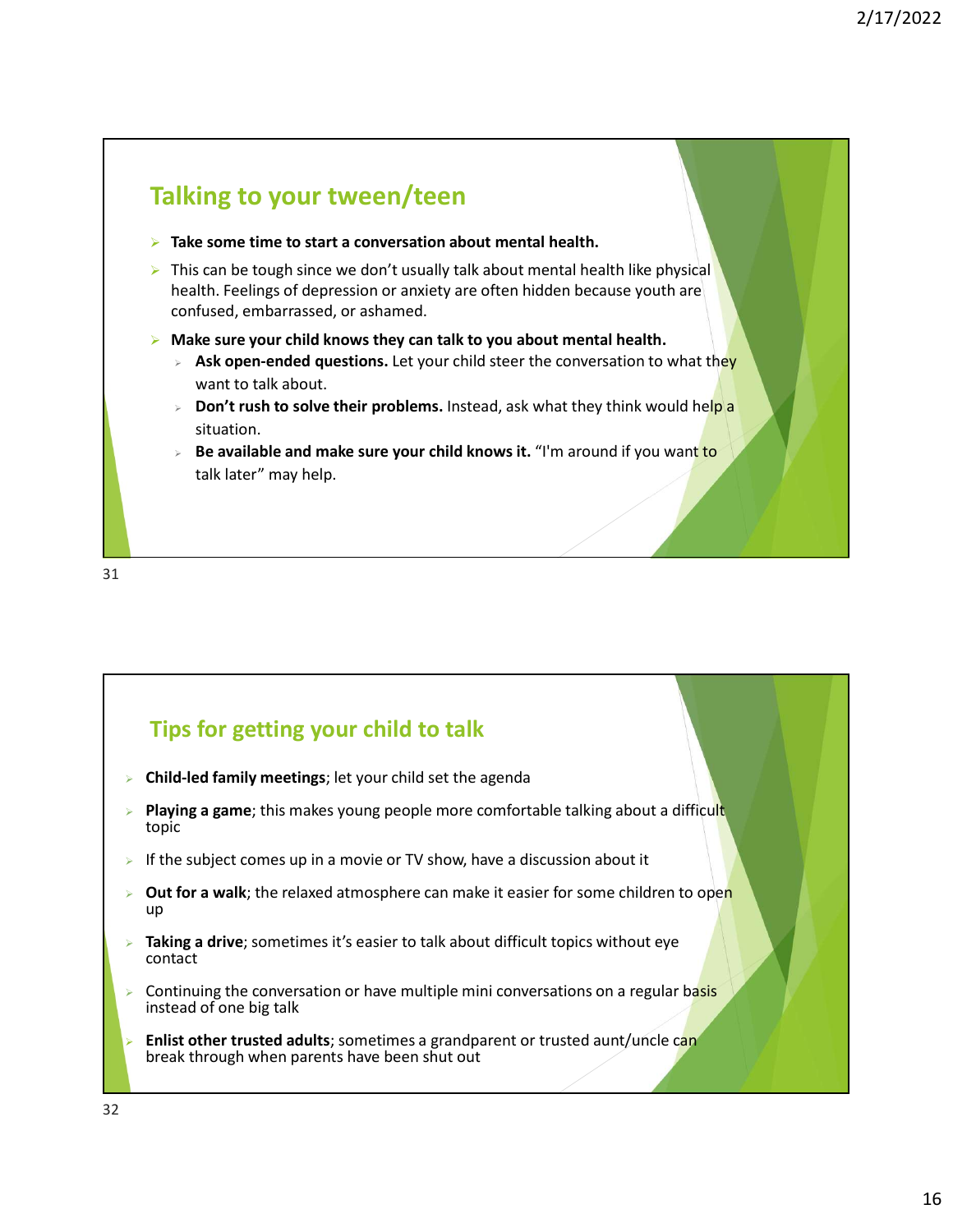



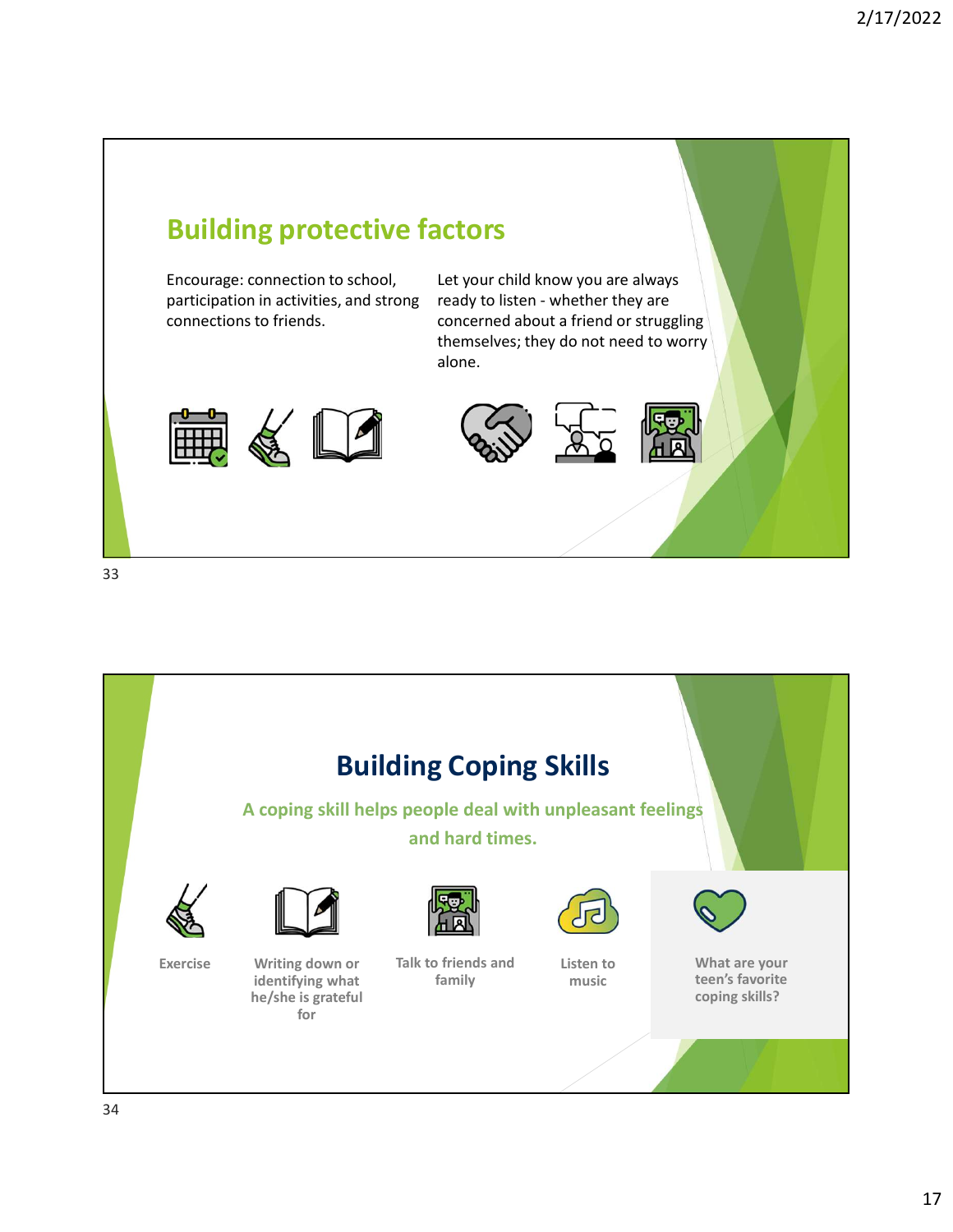# If at any time you or your child needs support, please feel free to do any of the following: If at any time you or your child needs support,<br>
please feel free to do any of the following:<br>
> Text the word HEAL to 741741 for the Crisis Text Line.<br>
> This resource works to deescalate, redirect, and dentify help-seeki

Text the word HEAL to 741741 for the Crisis Text Line.

 $\triangleright$  This resource works to deescalate, redirect, and identify help-seeking behaviors in a crisis. They do not immediately reach out to a crisis response team.

- $\triangleright$  Call a hotline:
- ▶ National Youth Crisis Hotline: 1-800-448-4663

Substance Abuse and Mental Health Services Administration (SAMHSA): 1-800-662-HELP (4357)

- 
- National Suicide Prevention Lifeline: 1-800-273-TALK (8255)
- The Trevor Lifeline: 1-866-488-7386, supports for LGBTQ+ youth

 $\triangleright$  These resources work to deescalate, redirect, and identify help-seeking behaviors in a crisis. They do not immediately reach out to a crisis response team.